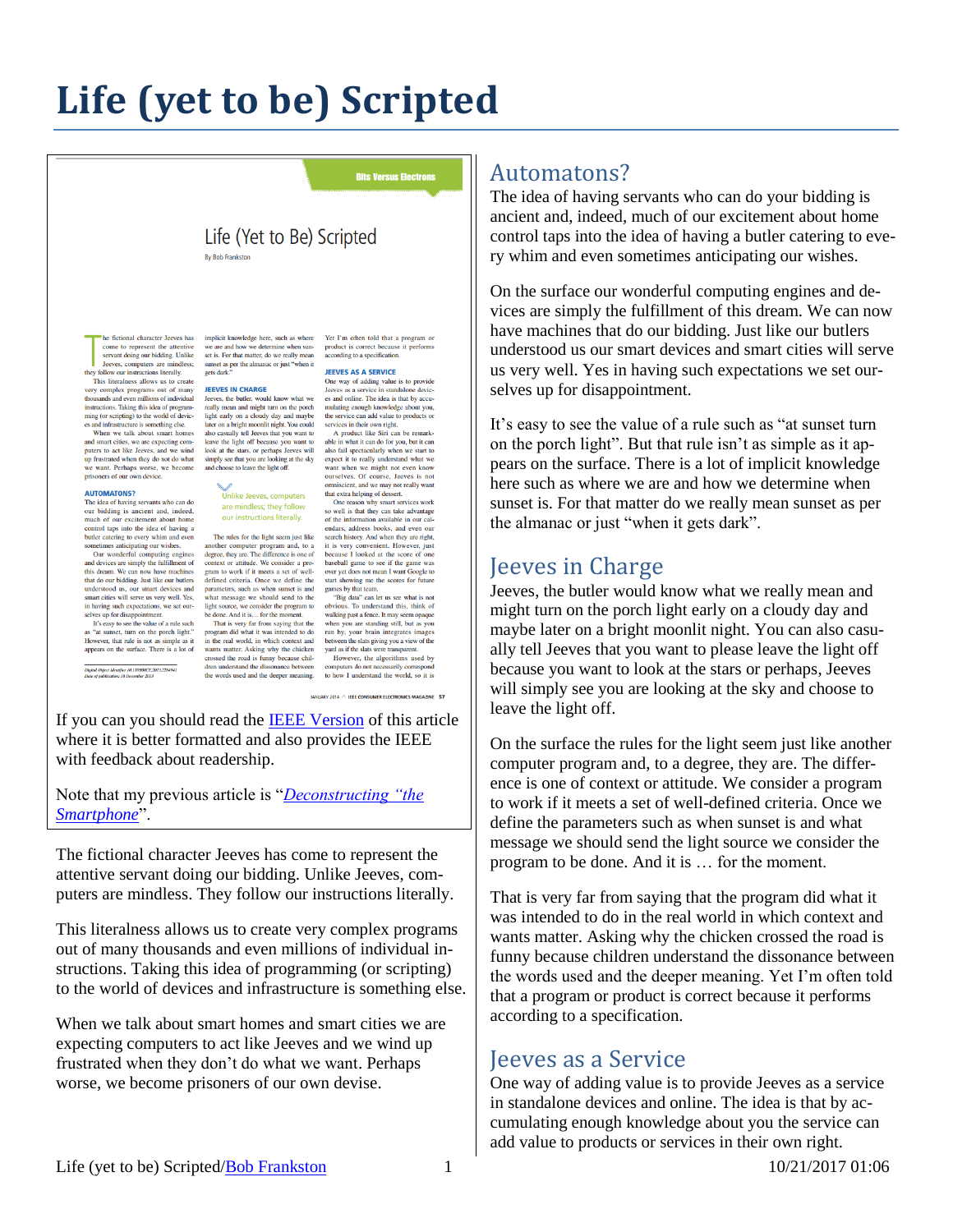A product like Siri can be remarkable in what it can do for you but it can also fail spectacularly when we start to expect it to really understand what we want when we might not even know ourselves. Of course Jeeves isn't omniscient and we may not really want that extra helping of dessert.

One reason why smart services can work so well is that they can take advantage of the information available in our calendars, address books and even our search history. And when they are right it is very convenient. But just because I looked at the score of one baseball game to see if the game as over yet doesn't mean I want Google to start showing me the scores for future games by that team.

"Big data" can let us see what is not obvious. To understand this, think of walking past a fence. It may seem opaque when you are standing still, but as you run by, your brain integrates images between the slats giving you a view of the yard as if the slates became transparent.

But the algorithms used by computers don't necessarily correspond to how I understand the world so it's difficult to be explicit about what I want. I must trust Jeeves.

Techniques like building in fancy rules and using the data around us allow us to create many useful service and they demo well. But the real world is ambiguous and not hierarchical and thus these techniques don't scale well beyond their design point. We might define a table as a surface sitting on legs but we don't care about the dictionary definition when we just need to put down a glass of water.

# Keeping things Simple

Electronic spreadsheets represent a different approach. Instead of acting as Jeeves they give your inner Jeeves a chance to perform by providing a blank sheet that can perform the mechanics of calculating and, more to the point, recalculating numbers when the parameters change.

Spreadsheets work well when we have a sense of the relationships between the numbers and see how information in one cell affects information another cell. But we cede control and run a risk when we expect magic and forget that the numbers themselves may not be meaningful.

That said they do give people what is, in effect, a tool that allows them to script the task of performing repetitive calculations.

### I want what I want

The neat trick of simple spreadsheets is that you build them as part of creating a sample of what you want. Simple web pages are similar – you add descriptive markings like "header" or "bold" and can see the result.

This is also why Jeeves is so helpful – you just know you want the porch light on and don't think about how it happens.

With traditional programming you need to specify each step in excruciating detail and slowly build up layers of abstraction to the point that you can send a "*turn on porchlight*" message instead of worrying about the exact mechanics of sending power to a light bulb so it shines.

Things get a little more complicated when we are dealing with events and time. Do you really want to say "turn the light on at sunset (such as 7PM)" or do you mean to say "assure the light is on between sunset and sunrise"?

No wonder even after all this time we haven't replaced Jeeves. There's a slow process of gaining experience and developing best practices for this new world of programming things. Not just programmable but connected.

Even something as simple as a porch light becomes very complicated when we try to have rules interact. What if family members have different rules that don't mesh? In the real world we somehow work it out. It's much harder with rules that are just mindless and can't anticipate situations we haven't thought about.

# Making Connections

I started my career as computing was making the transition from standalone computing in which a program would read a single set of data and produce a result. Today few people could even imagine a time when the primary storage medium was a piece of cardboard with holes punched in it to represent the data – those chads made infamous in the 2000 election.

|  |  |  |  |  |  |  | <b><i><u>HIHHHI</u></i></b> |  |  |  |  |  |           |  |  |  |  |  |  |  |  |  |  |  |  |  | ш |  |  |  |   | ' ' |  |  |  |  |  |  |  |
|--|--|--|--|--|--|--|-----------------------------|--|--|--|--|--|-----------|--|--|--|--|--|--|--|--|--|--|--|--|--|---|--|--|--|---|-----|--|--|--|--|--|--|--|
|  |  |  |  |  |  |  |                             |  |  |  |  |  | ,,,,,,,,, |  |  |  |  |  |  |  |  |  |  |  |  |  |   |  |  |  | ٠ |     |  |  |  |  |  |  |  |
|  |  |  |  |  |  |  |                             |  |  |  |  |  |           |  |  |  |  |  |  |  |  |  |  |  |  |  |   |  |  |  |   |     |  |  |  |  |  |  |  |
|  |  |  |  |  |  |  |                             |  |  |  |  |  |           |  |  |  |  |  |  |  |  |  |  |  |  |  |   |  |  |  |   |     |  |  |  |  |  |  |  |
|  |  |  |  |  |  |  |                             |  |  |  |  |  |           |  |  |  |  |  |  |  |  |  |  |  |  |  |   |  |  |  |   |     |  |  |  |  |  |  |  |
|  |  |  |  |  |  |  |                             |  |  |  |  |  |           |  |  |  |  |  |  |  |  |  |  |  |  |  |   |  |  |  |   |     |  |  |  |  |  |  |  |
|  |  |  |  |  |  |  |                             |  |  |  |  |  |           |  |  |  |  |  |  |  |  |  |  |  |  |  |   |  |  |  |   |     |  |  |  |  |  |  |  |
|  |  |  |  |  |  |  |                             |  |  |  |  |  |           |  |  |  |  |  |  |  |  |  |  |  |  |  |   |  |  |  |   |     |  |  |  |  |  |  |  |
|  |  |  |  |  |  |  |                             |  |  |  |  |  |           |  |  |  |  |  |  |  |  |  |  |  |  |  |   |  |  |  |   |     |  |  |  |  |  |  |  |
|  |  |  |  |  |  |  |                             |  |  |  |  |  |           |  |  |  |  |  |  |  |  |  |  |  |  |  |   |  |  |  |   |     |  |  |  |  |  |  |  |
|  |  |  |  |  |  |  |                             |  |  |  |  |  |           |  |  |  |  |  |  |  |  |  |  |  |  |  |   |  |  |  |   |     |  |  |  |  |  |  |  |
|  |  |  |  |  |  |  |                             |  |  |  |  |  |           |  |  |  |  |  |  |  |  |  |  |  |  |  |   |  |  |  |   |     |  |  |  |  |  |  |  |

Today we are constantly connected and create connections among devices and interconnect information. Much of the information we use is gathered in databases and then we have programs that operate on them and, perhaps, display a web page and give us the ability click on icons to buy products.

Some of us write code to parse the HTML to get at the rich lode of data hidden within – sort of like cracking open a

Life (yet to be) Scripted[/Bob Frankston](http://frankston.com/public) 2 10/21/2017 01:06